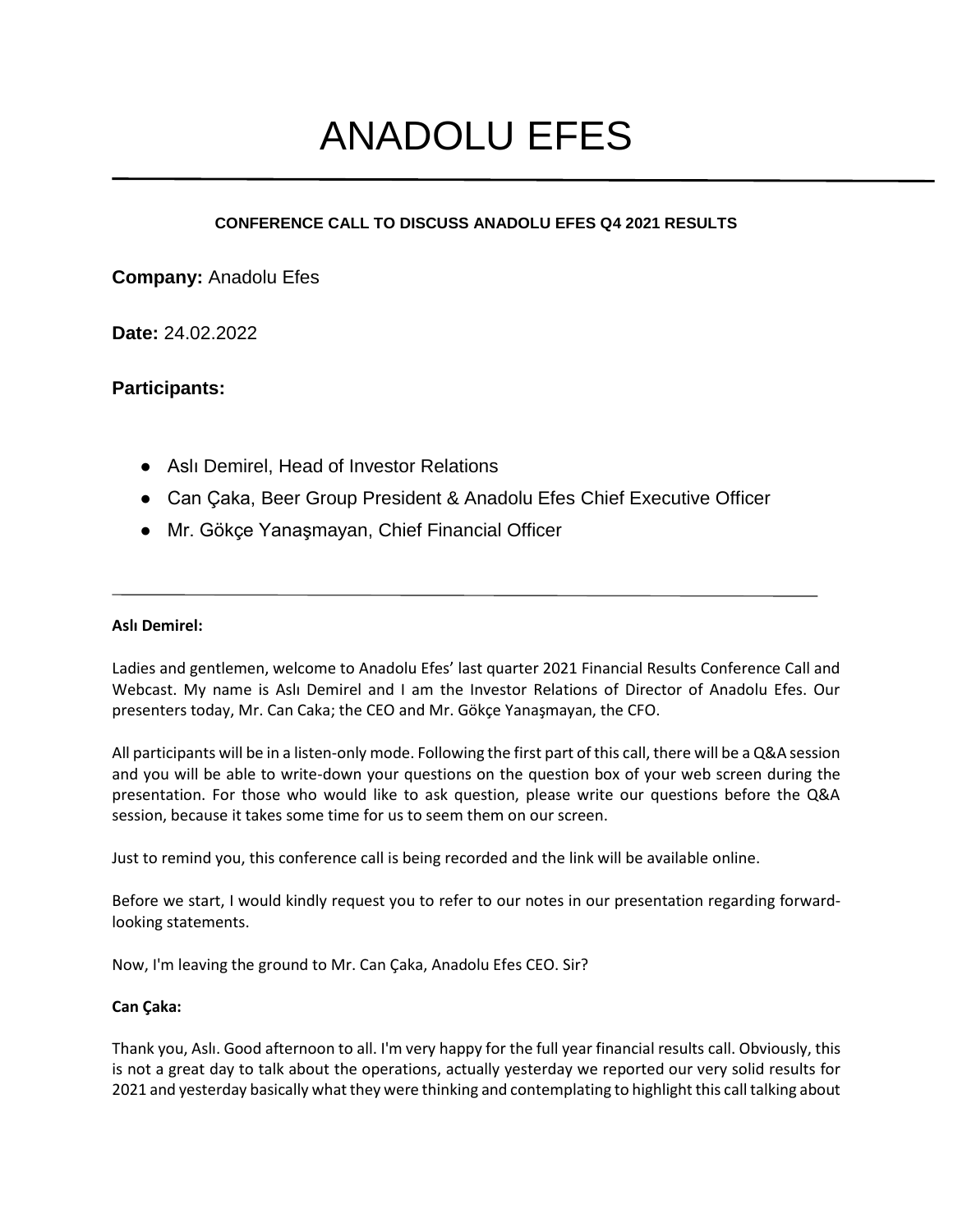our solid results what we have delivered last year and how we managed these. However, as we all followed very sorrow all through the day, things change rapidly in our region and unfortunate events we are facing actually forced me to give an update on the current tension between Russia and Ukraine.

Like many of you, we watch the developments very closely with sorrow. Obviously, we are not in a position to comment on the politics; however, we hope that the two countries will meet on the ground of dialog and as soon as possible, and that order and peace will be restored as soon as possible.

Let me give you an update on how we are managing with the developments and how all these are impacting our business as of today, that's obviously very early to make long-term statements any forecast however, obviously the tensions did not start yesterday that's was ongoing for a while. And since the start of the tensions, we had a team consisting of the top management and the key personnel who were working on several different scenarios. So all these happenings are part of our scenario planning as well. So we had a planning for this and our plans today were already ready and we took very rapidly actions up until now specifically for Ukraine.

In Ukraine, we have three breweries there in the cities of Chernihiv in Central Ukraine, Kharkiv in the North and Mykolaiv in the South and around 3,000 employees. As always, our first priority is to ensure the safety of our employees. All possible precautions have been taken in this regard. We are making sure that we will support our employees in every possible way. The second priority is to make sure that the plants and brewing infrastructure is safe in the country. And as of this morning, the breweries were shut down and the sales operations were halted. We are also making sure that the necessary equipment-related to IT infrastructure and communication is also being relocated. In terms of financing and liquidity, we are checking our situation at the moment, but we still have some available limits from several banks. Let me remind you that the share of Ukrainian operations within Anadolu Efes'sales revenues are around 5% and lower for our EBITDA. Similar to our results, the timing of the guidance, that's a part of our annual results as usual, was also kind of unfortunate. Obviously when we put forward certain assumptions and we provided the guidance yesterday, the assumptions were based on the normal course of business. There will always be risks associated and we have seen some of the risks materialized that as of this morning. Therefore, we need to observe what's happening, how long this will take. So obviously we need to revise our guidance in the coming days. But today is quite early to make any judgments anyway and any forecast, but I know, I can say there would be some amendments, and we need to follow the developments in the region.

So as of today, my focus is ensuring the safety of our employees and my hope is that piece would be restored as soon as possible. So that's general remarks about what's happening in Ukraine and specifically the tensions between Ukraine and Russia.

So going into the year, that's at the end of the day, we need to go through review our results. Well, one thing we wanted to emphasize on this page, we just wanted to look back on a longer horizon five years. For the last five years, I would like to note that and which I am very proud with is what we have achieved solid and consistent growth momentum in all the other metrics. Obviously, this has been supported with the merger in Russia the inorganic growth as well. But again that's a testimony of our value creation capabilities, our passion to create value for our stakeholders. And we have been very successful to grow our EBITDA ahead of our revenues and our revenues ahead of our volumes so that provides a strong algorithm and as you see all the numbers on the screen and our free cash flow generation capability was again stronger than the EBITDA growth and which grew more than to 32% on an annual basis for the last five years on an average CAGR basis. And over the last five years, the growth came from both business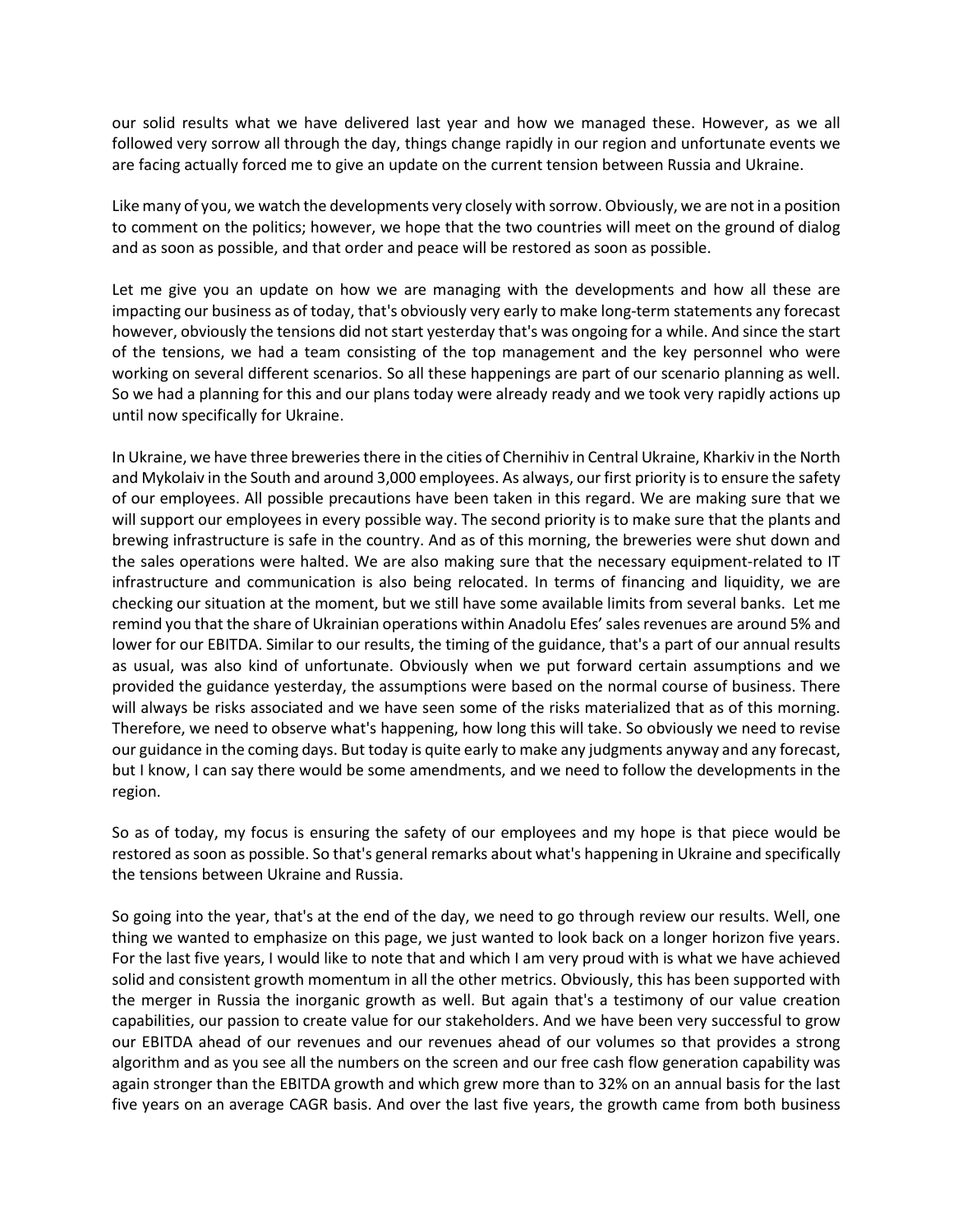lines but obviously tends to be healthy growth that we have achieved in our beer operations, especially on the international side, our portfolio is now much more diversified and balanced compared to five years ago, but given what's happening on the ground, we may say we are on more geographies and we are open and exposed to the issues going in all these geographies obviously.

When we look at the international versus the domestic portion, the contribution of our international business in both business lines have been continuously increasing. We are now generating almost 70% of our revenues. That's, and again underlying our let's say passion to grow our business internationally in becoming successful regional player. Next page, please.

Going into 2021 specifically, despite considerable headwinds and challenges we faced through the year, let me remind the beginning of the year was marked by the increase in the COVID cases and basically in every other country there were lockdowns that were impacting our business and starting from the midyear second half we have seen enormous increases on commodity prices. But despite all, I'm very satisfied with the very strong results that we have reported, we have achieved in some metrics. I would say, the results were beyond our planning, beyond our expectations, you would remember our guidance at the beginning of the year. As noted, the year started with the pandemic-related restrictions and in the second half of the year, despite the fact that we entered in a period of normalization in terms of the COVID so the restrictions were lifted. So, especially during the season things were much more normalized, but then we started to saw sharp increases in commodity and raw material prices globally and that also inevitably impacted our business. This unexpected increases in our procurement prices as well as the inflationary environment, reflecting all these across the board necessitated us to revisit our value proposition and to be ready for 2022 actually, we have taken all the steps. We have discussed this in the third quarter call actually and we started to take pricing increased prices in every other operations looking into existing price levels and also the hedges that we have. Therefore, these price increases in the last quarter also heled us to deliver strong top line growth and our revenues grew more than around 47% on a year-onyear basis and when we look into that on a constant currency basis that the growth was 28% and that was quite a strong growth.

These numbers were obviously nourished by strong volume growth, which was around 12% and the price increases that we have taken at the beginning of the year and at the end of the year to after year I would say an increased share of our premium portfolio as we discussed in every other call. And those were supporting our top line growth. Although we started the year with the strategy to expand, to continue to support our brand power, the brand equity so and so forth. So, as we discussed in the last couple of years we were focusing to support more and more of our business, more marketing and sales spend when we started to face the input cost pressures especially starting in the second half we've taken the cautionary steps and spending less in that perspective in order to mitigate the pressure in gross margin to some extent and, as you would go through, we were able to cover some of the gross margin dilution at the profitability at bottom-line level. Although we have seen still see some dilution year-on-year basis, we were able to achieve profitable margins this year as well.

And when it comes to capital working capital management we had been presenting a superior performance for the last three years and again that supported this year also our free cash flow generation. And we continued to deliver a record high level of free cash flow, which was more than TRY4 billion TL on such a challenging year. And I'm also very happy to announce that, in line with our commitment to maximize shareholder value, our Board of Directors proposed TRY1.1 billion dividends for 2021, taking into consideration the significant amount of free cash flow generation throughout the year.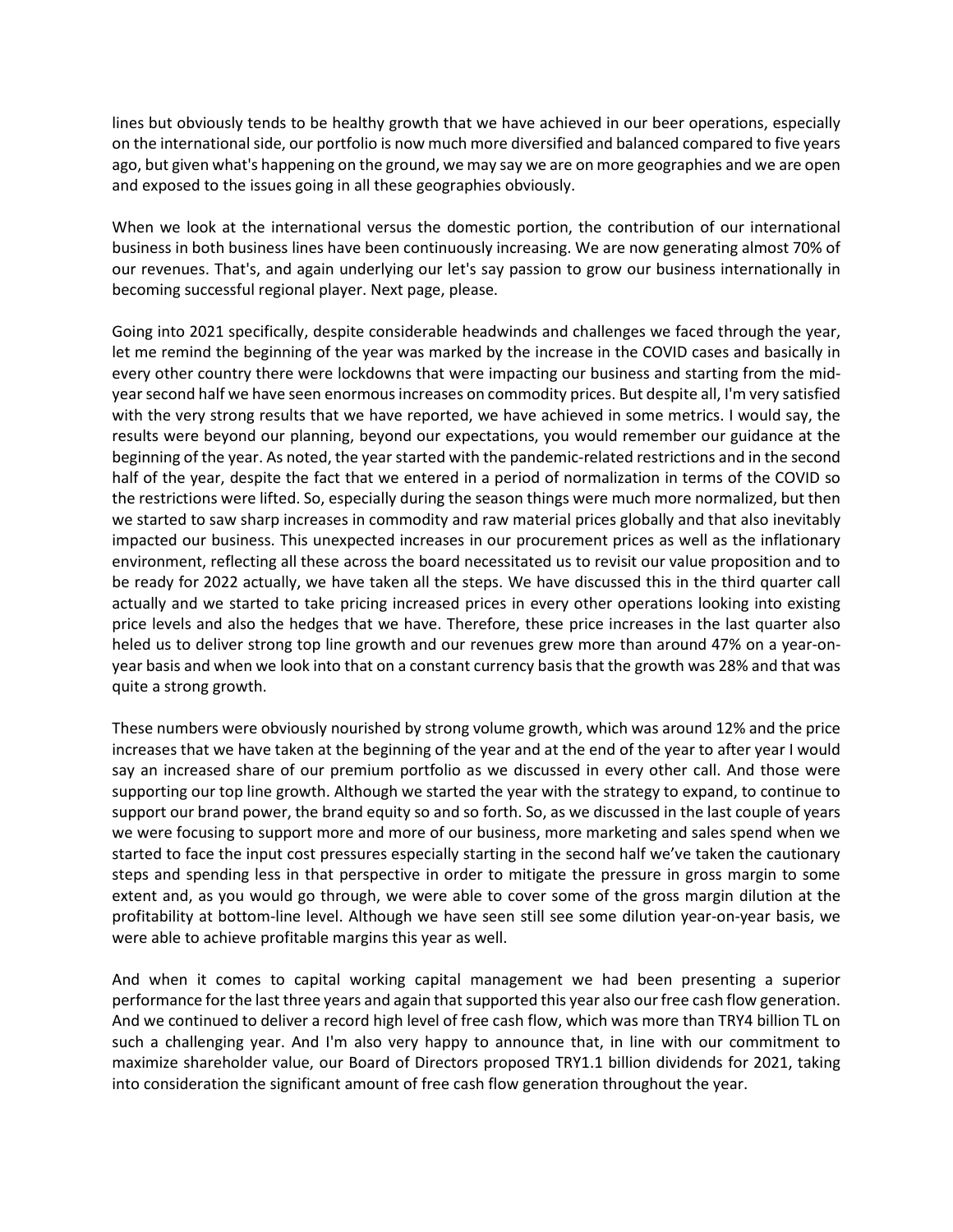I'm going on the next page, and as you see our consolidated sales volume showed a solid growth both in Q4 and for the full year and yielding a performance, and when you look at the Q4, it's better than the prior quarter's peak period and the volumes also increased by 12% on a year-on-year basis on a reported basis, but if we exclude be the impact of Uzbekistan acquisition by CCI, growth was still strong around level 11% reaching around 116 million hectoliters. Both business lines contributed positively to this growth and the beer group volume expansion was 5% and again that's supported by international and Turkish domestic operations as well. And on the soft drink, similarly, both domestic and international operations were resilient recorded double-digit volume growth specifically for the performance through the year.

Going a little bit around various operations probably we will discuss Russia and Ukraine, as I started. Let's look into what happened throughout 2021 again what's happening today on the ground. We have no forecast or no vision how long this will continue or how much is to the extent. So that's very difficult to make any judgment to comment here, but again let's look back for 2021 performance the Russian beer market actually grew throughout the year by around 3% and basically the news was that the Russian beer market, was the fourth consecutive year of growth in Russia. And again, since the merger we've overperformed the market. And with that, all performance we sustained both our value and volume leadership in the country with around 30% value share on average for the year as you would recall, we are focusing on the value share and making sure that the volume performance is also supported with the pricing strategy in the country due to improve the profit pool. And also sales main drivers of this success some growth or overperformance of the market, again, as we discussed in the past, the premium segment, the premium side of the Business we are having stronger position. And specifically, our focus on the nonalcoholic and flavored beer would be categories as we are expanding into these categories slowed lately beyond our competitors. But again, we have seen very strong double-digit growth rates compared to a year ago and when looking at the brand performances, the growth was supported by our main premium brand, Bud in the country, Redd's and also Essa, on the mainstream side Stary Melnik iz Bochonka and Bud Light was supporting together with Gold Mine Beer, and Zhigulyovskoye contributing to the portfolio growth.

On the other hand, as I mentioned, we have started to focus on the growing non-alcoholic beer segments, our portfolio again with strong international brands enabled us to achieve superior performance in the non-alco and flavored categories and demonstrating its significant growth versus the market and we became the second player in the non-alcoholic beer segment that was a result of strong performance through the year, there is performance obviously the growth of the non-alcoholic segment. We are discussing globally, but also in Russia for more recently supported with the trends around the health lifestyles as well as the development of e-commerce and the express delivery services. Look, that's about Russia.

When we switch to Ukraine, let's say another tough year. We were obviously seen the whole market was impacted by the pandemic but again as our focus is more and more on the value we had the price increase is higher than competition didn't follow us, let's say we believe that's the right amount of price increases we have taken in the country, but unfortunately the competition didn't cope for lower the price increase properly, it will continue to and promotions and discounting. But again, we lost some volume share as a result of this on the pricing and the increased promotion by the competition, but we believe that's much healthier for our balance of our profitability and volume in the country and we are obviously focusing on the premium segment in the country like we're doing in other countries. And that segment contributed to our sales volumes Stella Artois, Corona Extra and Velkopopovicky Kozelshowed market share increases. So those are probably those world promising developments in Ukraine, and also we have seen again, our volumes positively supported by beyond beer categories as we discuss from time to time we are focusing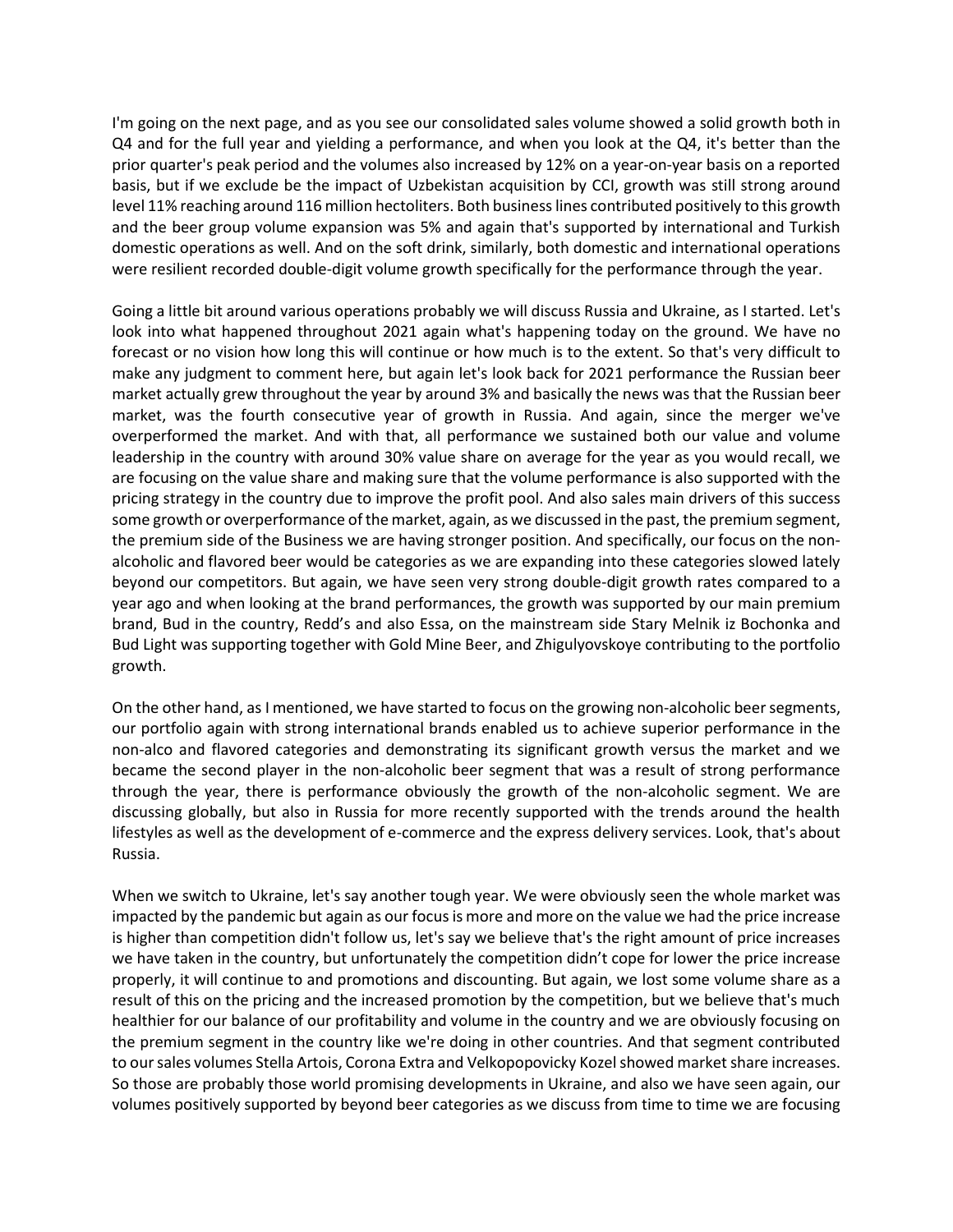to expand our portfolio and beyond beer categories kvass and cider, specifically for Ukraine part of our portfolio expansion and they outperformed their segments and we are happy with the developments in these new categories that we are moving into, and then our cider brand in Ukraine that become the second biggest brand, similarly kvass-brand gained a strong position in the segment.

Going into CIS. As we discussed for the last three years, we've been focusing very much on strengthening our mainstream brands increasing the premium portfolio and premium brands in our portfolio, and investing in our brands in both range that was supporting our business and we see the solid results continued and I'm very happy, all these efforts of this strategy reflecting into our performance so and that's creating a very sustainable performance and we see the leadership in every other market, the volumes grew by mid-teens on average for the year. And CIS countries other than Russia and Ukraine makes around 11% before volumes. And we have higher margins. With our much more balanced portfolio. So, the contribution of these countries to profitability is higher in that perspective, and in Kazakhstan, we have benefited from these eased restrictions as well as the economic growth in the country. Again, I mean, maybe we need to make a statement here. At the beginning of the year, there were some public unrest in Kazakhstan but I was it Kazakhstan 10 days ago, everything was calm down in the country. So the businesses continue on the normal case. We have also premiumization in Kazakhstan, we have introduced Miller in the country two year ago and it became the leader in this premium segment supporting our both topline and the profitability and also we are expanding with non-alcoholic segment, we have Efes 0.0 in Kazakhstan and flavored beers with our various brands so we are expanding our portfolio in this country as well. Similarly, very strong performance in Moldova especially on trade pulling the easing of restrictions similar to other countries. Our core mainstream brand and our premium segment continued to grow and especially premium was supported with our flagship brand Efes and Corona from the ABI portfolio. Similarly, Georgia showed a good momentum with strong growth rates, supported by the economic rebound in the country, the market growth for debt and both our beer and lemonade sales achieved double-digit volume growth this year. And again here, we see the premiumization. We have Efes, Lowenbrau, and Staropramen on top of on top of the mainstream brands. So basically as noted I am very happy with the performances of the successful operations and sustaining and expanding margins and continuing to generate our very strong free cash flow in these countries.

Going into Turkey, Turkey as we discussed, from the very beginning of the pandemic, Turkey was the mostly impacted operation from pandemic and following restrictions for the pandemic. Most of few who are living in Turkey and following Turkey very closely would recall in the first five months of the year, actually if restrictions were tough, there has been almost no on-trade sales, and during the weekends there were off-trade sales limitations as well. Even during the mid of second quarter there, we continued to 17 days of sales ban actually curfew and following sales. Ban for the 17 days of the second half of the Ramadan so restrictions were tough that impacted the market. The right after these restrictions were lifted, as we enter into the season unfortunate events like forest fires continued for two weeks in the Southern provinces of Turkey, where actually the tourism and the hotel reservations were affected at the high season, beginning of third quarter. However, during the fourth quarter, we have seen normalization in our sales performance. Last year's 4Q was a very low base too, the quarter was impacted by these similar restrictions in terms of the on-trade sales and partly with off trade. So that's was a low comparable and we benefited from the fourth quarter of this year 2021. As a result, Turkish beer operations, we have seen margins growing 5% on the year-on-year basis reaching 4.9 million hectoliters. Our export operations also demonstrated double-digit volume growth that has been led by the volume growth in China, the Middle East and Northern Africa regions. And with this performance, we've been able to reach our target of doubling our export volumes within the last three years. And now we are setting even higher targets. As you may recall we had in 2020 for our mainstream brand, Efes we had a new production brewing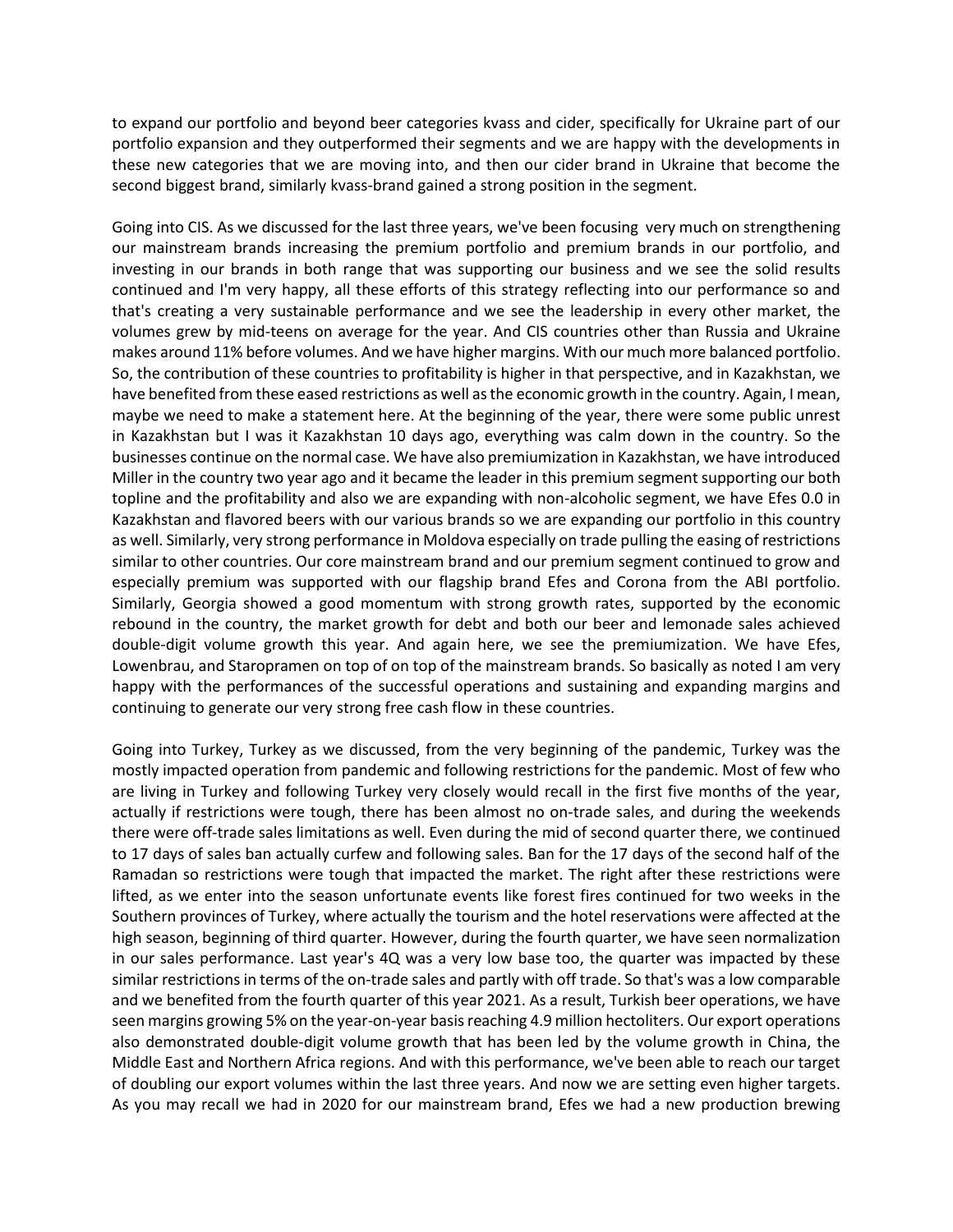technique +1 technique. So we have relaunched of this Efes +1, and then, but most of the marketing was limited to up since the relaunch in basically this year was our first year of the season. And we had more marketing efforts in that perspective, but again all these unfortunate events and pandemic was kind of always a barrier in that perspective, but at anyway we never gave up and continue to invest into our efforts to reach out to our consumers and describing this Efes +1 relaunch better quality and smoother drinking experience, which our consumers are obviously liking much, that would continue to strengthen our ties with our consumers. Together with the efforts around our Efes, we also continued to show the innovation leadership and Efes Glutensiz was the start of the that perspective. So, we have introduced the First Gluten-free beer produced in Turkey. Again, that has been highly appreciated by consumers. We have seen volumes grow nicely and contributing to our volume performance. So with all these I am also really happy with the development of our portfolio. Upper mainstream also Efes extensions like the Efes special series with the green bottles where we have also a sustainability effort behind our brand. So we have seen such a phenomenal performance through the year with our BUD brand and Efes Özel Seri, so they increased their market shares in the period. So those were the positive developments in Turkey.

Finally, a couple of short remarks. I'm sure you all followed the CCI that's why we don't need to go into details, but again a few words. For those who are interested, consolidated sales volumes increased its momentum 2021 and we reported strong growth of around 16% excluding Uzbekistan he organic growth was around 14% again and all operations contributed positively to this successful performance. Turkey operations for CCI recorded a strong recovery in 2021 and grew by 14% stronger than the circle trends continued focus on at-home consumption occasions and the recovery in the on-trade channel, helped to trend breaking successful result. On a full-year basis Coca-Cola brand grew 15%, both still and sparkling categories recorded double-digit growth. So those are positive contributors. We have also witnessed a significant increase in the share of on-trade, compared to a year ago. And that's obviously the result of releasing pandemic related restrictions.

In the international side, all operations, particularly Pakistan and Kazakhstan contributed positively, and despite the price increases taken throughout the year, sales volumes in Pakistan increased around 17% and sustained its leadership in the markets. Good performance was based on higher penetration in the outlets, improved route to market initiatives, and again its strong promotion and trade management. Kazakhstan sales volumes grew around 15% with the support of the sparkling category growth. One word about the new operations, newcomer to the portfolio, and Uzbekistan contributed just for one quarter it into the performance and Records around 25 million units which was predominantly sparkling beverages.

Let's look into the numbers before I leave the ground to Gökçe for much more details that we keep very high level introduction and the consolidated. When we look into our consolidated financial results revenues grew 47% to TRY39.2 billion TL as a result of the solid volume performance. As we discussed on top of that the price increases, premiumization and revenue growth management initiatives supported this further growth. Please note that the excluding the impact of the FX translation in our results, as we report in TL basis, the growth was still quite successful, it's around 28% on the topline, we were able to deliver 38% EBITDA growth with a margin of close to 18%, around 1% percentage points below last year in line with our guidance of slight decline. And we have been impacted from the rise in the procurement prices, as I noted at the beginning however we had obviously hedges in place and all these helped with the strong operational performance or so we were able to limit this the margin dilution impact of all this commodity and input price increases. And we were in line with our guidance in margin perspective. We delivered a 1.1 billion TL net income compared to 815 million a year ago, so increased our bottom-line profitability as well. This growth was coming from higher operational profitability and higher financial income supported by the FX gains on the soft drink operations. On the other hand, the losses from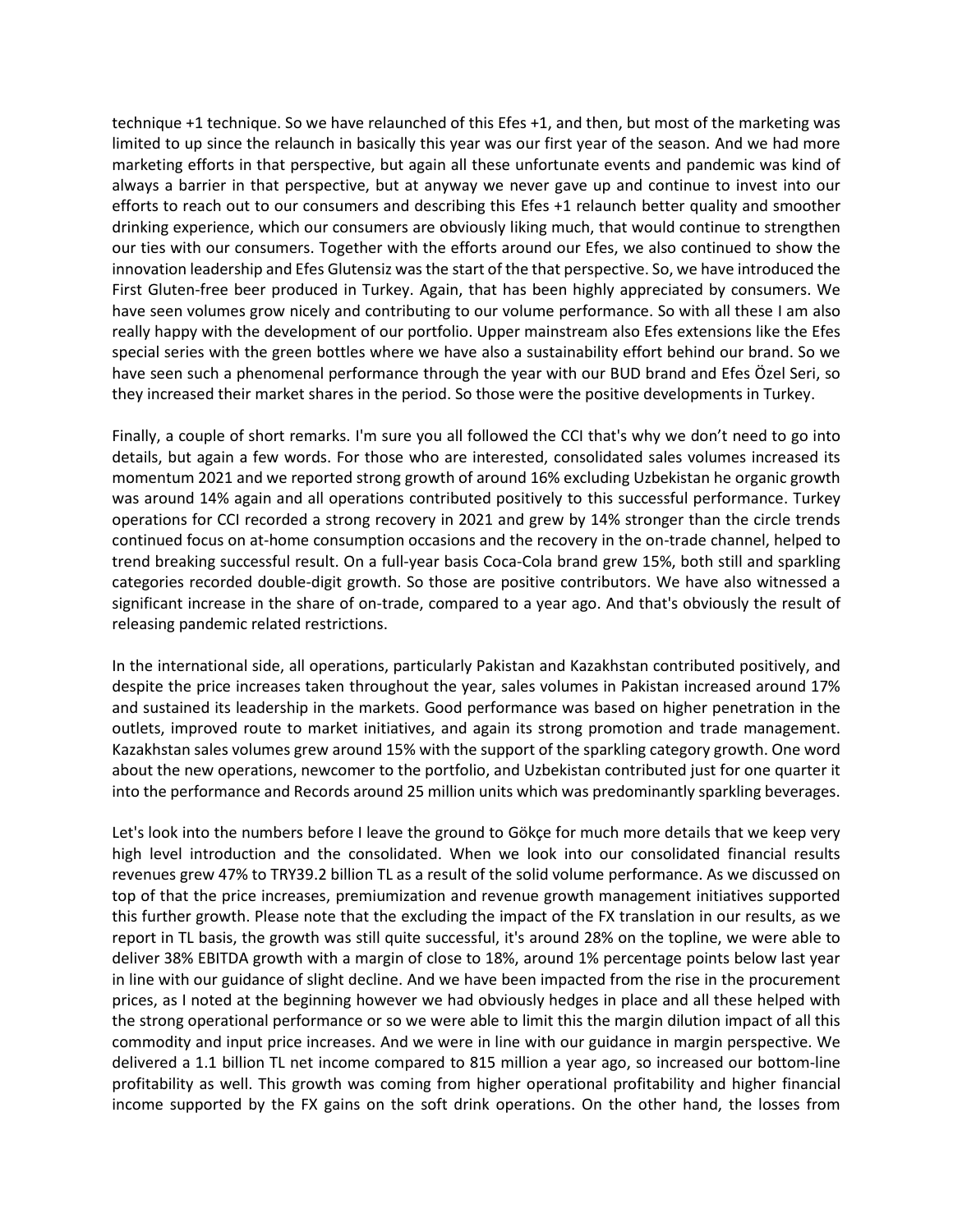Anadolu Etap and increased tax expenses, the profitability increase limited the growth to some extent. Yet, together with all the profitability bottom-line growth, we recorded all-time high free cash flow. As I mentioned at the beginning, around TRY4.2 billion TL out and that's supported with the operational profitability and working capital management and obviously, as usual, a prudent CapEx spending. As a result, we closed the year the consolidated net debt to EBITDA ratio of around 1.5X mainly due to the acquisition of Uzbekistan and partly sharp devaluation of TL in the last quarter also was a contributor to this. If we were to exclude the currency impact in that perspective, the leverage would have been around 1X. So thank you for listening. Let me leave ground to Gökçe to take us for more details.

#### **Gökçe Yanaşmayan**

Thank you, Can. Good morning and good afternoon everyone. I would like to also start repeating the same wish that I walked into dialog will start as soon as possible, and peace will be restored.

Well, we have just seen our strong set of financials on close related level for the fourth quarter and a full year. So I'm going to focus on the financial results of the Beer Group. As a matter of fact, we are reporting another quarter with growth in sales volume revenues and profitability, which actually means that we achieved to grow in all four quarters of 2021 versus last year. And these results obviously make us very happy, in such a challenging year and environment. Beer Group sales revenue was again substantially ahead of volumes and grew by 66.9% in 4Q versus last year, mainly driven by higher pricing better discount management and premiumization of our portfolios across the board. The growth in 4Q is the highest quarterly growth achieved during the year. The FX-neutral growth was also clarified and realized that 22.4%. Beer Group sales revenue in full-year 2021 reached TRY17.4 billion TL with a year-on-year increase of 40.6% and that makes on a constant currency basis, an increase of 18.4%.

Well, let's discuss many times by now, one of our major challenges of 2021 has been the dramatic rising input costs, and as this is expected to continue in the foreseeable horizon, we responded with pricing actions in Q4 which are extended to 2022 to as well. Naturally, we saw a decline in gross profit margin. However, the decline was less compared to Q3 thanks to these price increases implemented. As a result, the Beer Group gross profit in full-year 2021 was TRY6.4 billion with a margin of 37.1%. Pressure in gross profit was partially offset by efficiencies and savings in OpEx. Consequently, EBITDA grew by 39.8% and 20.2% respectively in Q4 quarter and full-year and increased to TRY2.4 billion Turkish Lira.

Beer Group cash flow generation, also beats last year's numbers, both for Q4 and the year. In fact, it's more than two times compared to 2020. We were able to deliver a very strong free cash flow of almost TRY1.8 billion. In the next slide, I will give you more details on EBITDA and FCF. Actually EBITDA bridge tells the story of fourth quarter and full year very clearly. Both for fourth quarter and full year, we see a very similar trend of strong revenue growth, which was ahead of our guidance. Q4 was even better with additional price actions taken to mitigate arising cost pressure. The numbers you see on the graph, by the way are on a constant currency basis and to underline again successful revenue management is a result of volume growth, price increases, and favorable price product mix. In other words, growth is driven by all three growth components of revenue moving in the right direction, which makes it is a very heathy case. You can also clearly see in the graph that the pressure from in fourth quarter got bigger compared to the full year numbers. Again, this was also mixed with rising input costs starting from second half of the year. What is also obviously seen in the graph is that tight OpEx management was in our focus throughout full year. This effort paid off even better in the fourth quarter is we're able to move the prices but limit the increase in OpEx. We were able to keep increase in OpEx lower down the revenue increase not only in Q4 but also a full-year thanks to our zero-based budgeting approach. And the other line, you see in the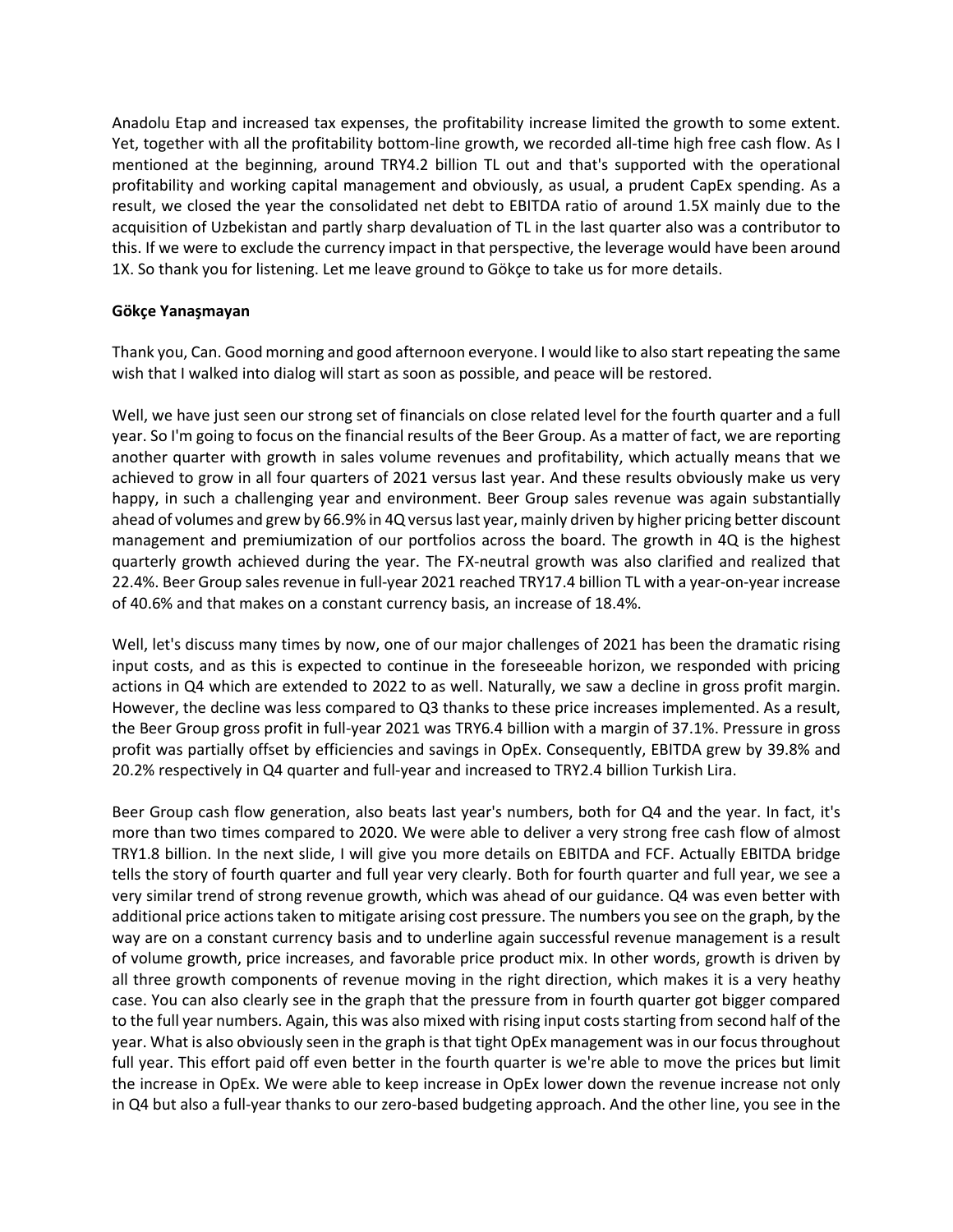EBITDA bridge mainly refers to currency translation. Overall, I believe we have done pretty good job growing our EBIITDA despite the headwinds during the year. Free cash flow numbers were also very strong up until the fourth quarter and I'm happily reporting that the same time continued in the fourth quarter despite higher CapEx spending, which was, by the way, already be expected to be realized in the last quarter. However, this impact well netted off with strict working capital management, especially on trade payable side. Consequently, better working capital together with higher profits led to TRY133 million TL in 4Q and TRY965 million more cash generation in full year. Again, this is more than doubling its level versus the year ago and on next slide, I want to talk about balance sheet.

Our policy is to hold the mature to of our cash in hard currencies. And given the volatile environment together with geopolitical risks we had an even more cautious approach to cash management and by the end of the year close to 95% of our cash we are holding was hard currency denominated in Beer Group and 75% in Anadolu Efes consolidated. One of the highlight of the year was to refinance our existing bond maturing in November 2022. Again considering current volatility, I think we have executed our transaction with great timing and achieved to extend our maturity for another seven years which makes our average debt maturity 4 years now.

Net debt to EBITDA was 1.5X for Anadolu Efes consolidated and 2.5X for Beer Group. You will remember that we experienced a very rapid hike in Turkey in the last quarter of the year, even very close to the end of the year actually. Turkish lira got depreciated sharply this led to a transition in the balance sheet and P&L items, so if you were to exclude this impact, our net debt to EBITDA would be 1.0X for the Consolidated and 1.6X for the Beer Group.

In an environment where we constantly speak about commodity price increases, I would like to give you a piece of information about our commodity and FX hedges for 2022 as well the commodities that we can hedge. We have so far hedged 64% of aluminum, 95% PET/resin, and 82% of our barley exposure for the next year. Turkish lira was already up and volatile since Q42021 and unfortunately with recent developments, we are experiencing a volatility in Russian ruble as well. These fluctuations obviously make our FX hedges even more important and to give you an idea, around 38% of our COGS and OpEx are FX denominated, 29% of this comes from Russia and Ukraine and 6% comes from Turkey. The good news is that in these countries we have available tools to utilize the hedge these exposures and they are almost completely hedged. 91% for Russia and Ukraine, 98% for Turkey exposure already hedged, and next slide, last but not least, I want to talk briefly about our financial priorities for 2022.

As you see, we have four pillars. The first one is profitability. In an environment of high inflation and cost pressures and looks like this pressure will be persistent in 2022, pricing is very important. Therefore, ensuring necessary pricing action is our number one priority to protect our bottom-line and margins, but at the same time tight OpEx management actually as this year should also continue support our bottomline. We have budgeted almost 70% of our OpEx through zero based budgeting approach and in a year that we will see cost inflation declining OpEx net sales ratio will help protecting our margins.

Second pillar is balance sheet management and here our priority is the same for ever actually and it is to maintain leverage at had to them and to ensure dividend flow from operations, especially dividend from CIS contributed to our cash flow steadily.

And from risk management point of view, we have touched base a few months ago, but it's mainly about commodity and FX hedges being in place. But at the same time supplier and diversification is also very crucial, not only from a cost point to a few, but also for business continuity. And lastly, free cash flow, we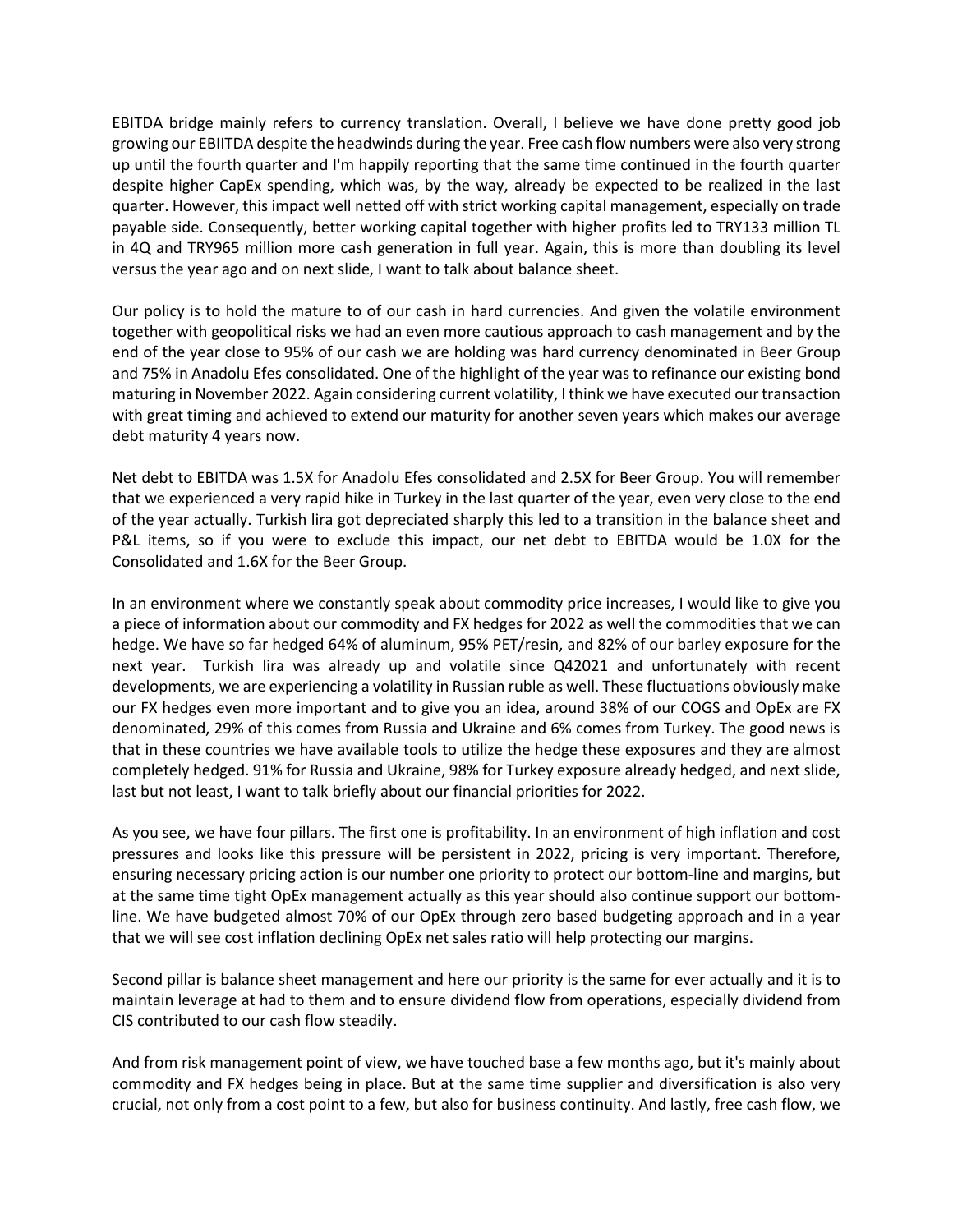want to continue our disciplined approach to CapEx spending and tight working capital management supports our cash generation.

This will conclude my presentation. So I will give word back to Can. Thank you.

#### **Can Çaka:**

Thank you Gökçe. Let's look into again our strategy, our priorities and I will try to reflect back the outlook again that given what's happening on the ground today, we need to revisit the outlook once we seen once we have much more visibility. Again, when we look at the portfolio priorities you would recall for the last three years, I've been talking about strengthening our core segment, making sure that our mainstream brands that our national champions that are the largest volume contributors and are key to our business success and we want to strengthen that and basically here that was kind of a message also every other market. We see our competition more and more going to economy segments trying to underprice or so forth, but the strengthening of the core segment. That's the response to these developments as well. Stronger the mainstream brands, we are much more stronger to respond back to the pricing environment so and so forth that's still will be the key going on, on top of that, we always continue to discuss on the core, our focus on the premium portfolio expansion. So we have throughout the last three years, extended our premium portfolio, improving our profitability supporting our topline growth over the volume growth. So that's an ongoing effort and that will continue. That's very important. That's how the global experience shows that the premium portfolio is expanding and we are having it much stronger position in every other country and again together with the core ensuring the affordability play, especially given the earnings on the pandemic impact on the economies in our region especially.

And moreover, given the price escalations in every other line, so increase in the cost of living, increasing inflation increasing in every other country, so in that perspective the disposable incomes of our consumers are under stressed. So there we have to ensure that we are obviously, today, we produce the best beer brands, and the most relevant beer brands to our consumers. But I'm sure that also we are helping them in that affordability perspective. So that's part of the challenge going forward. And finally, expanding into the adjacent categories non-alcoholic beverages, low alcoholic beverages and different ciders so we have committed them now. We have a much stronger portfolio with a stronger growing and stronger premium. Now, our portfolio and our muscles we believe we are capable of carrying different categories and obviously consumers. We have seen also the healthy lifestyle expanding, so and so forth, consumer preferences are changing. So in that perspective we have to make sure that our portfolio is responding properly to these trends in every other country that we have commitment into expanding our portfolio that perspective. So those are the portfolio priorities that will shape our strategy going forward. And next page, please.

When we look at the capital allocation priorities on our side, again we will continue to strengthen our position as a leading regional beverage company, but for more and more focus on presence in our operating markets with the portfolio strategies, having our higher share in every other market we are and our strategic goals are to maximize organic growth through investing in our brands as I mentioned and into the markets where we have presence and catching the right trends and ensuring tapping those consumer trends.

Digitalization and the termination of the process inevitably going into our agenda again. We started the digital revolution at Anadolu Efes and we'll continue to invest to become more and more efficient and we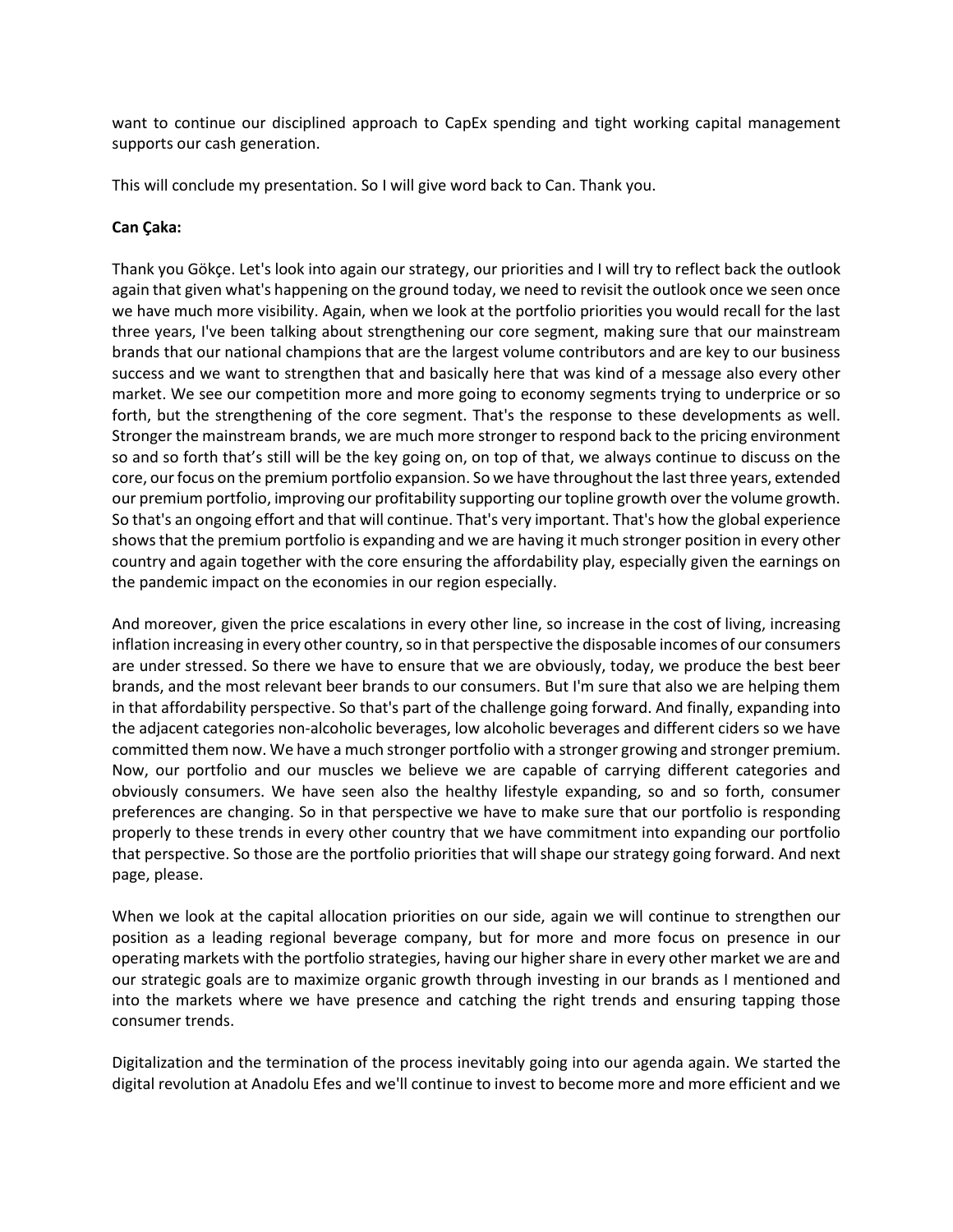believe there are a lot of opportunities in that perspective to become more efficient and also create much more value to our customers with the data that we are generating within the operations.

Furthermore, we believe also that we have a strong track records of successful acquisitions integrations and that's also an opportunity to continue growing organically and the expansion of our operations in that perspective, export is also seeding for the inorganic growth and export geographies is opportunity we've learn want more of the markets we learn of the consumers in these markets and we believe of that's seeding our brands. Before making any investments is important that as I mentioned that that during the presentation our export volumes are growing strongly. We are happy with all these developments and we also take into our commitment to maintaining our investment grade rating. Our target is to sustain a healthy balance sheet and keep the leverage ratio below 2X and probably over 1X. And optimizing the capital structure and ensure efficiency of our balance sheet and cost of debt. And we are also committed to preserving shareholder value and that we are happy to have higher dividend yields and providing higher returns to our shareholders, as evidenced by the proposal this year, and also what we have done for the last two years.

And finally the outlook for 2022 again, please note that this was as of yesterday, before all these unfortunate events happened in Ukraine as we all expect hope to and pray that this will be settled soon, but we need to revisit all this outlook once we have much more visibility in that perspective. However, while we were setting the outlook for 2021 of these, what we have achieved throughout 2021 was giving us the confidence despite the cost increases as we discussed, and all these macro-economic developments in the country. And then obviously risk factors this macroeconomic developments geographical tensions currency volatilities and the cost of funding, which I believe it's in a way and so this is starting from the second quarter onwards. We'll see much that is, let's say, situation versus compared on the pandemic. So, unfortunately, as I noted at the beginning of my speech, one of the risk practices is realized today. So that would cause us revisit our guidance.

And then, these circumstances since then we expect our consolidated sales volumes growth by singledigit level and then significant price increases, we have taken, we are expecting there would be an impact on the Beer markets, especially in Turkey and Russia probably more now and Ukraine more now we face some headwinds. So we will be expecting in on this year's CIS side volume to be flat and slightly higher over last year. Therefore, our overall beers volumes were expected to decline by slightly in the mid-singledigit levels and we expected high single-digit to low-teens growth in the soft drink side of the equation and there are price increases as we started from the fourth quarter and onwards in every other business slide. Our consolidated net sales revenue is expected to grow low 30s on an FX-neutral basis, our Beer revenues that expect to grow by mid-teens on it. And on an FX-neutral basis with high single-digit growth in international beer revenue is low 50% growth in Turkey beer revenues. The expected growth for growth from the soft drinks, inflows low to mid-40s and FX-neutral basis as well. And our consolidated EBITDA margin was expected to decline or on this patient basis points impacted by the increased cost pressures as we discussed. As usual, our CapEx sales ratio would be stabilized normalized levels of five single-digit growth will continue to invest our money and filling infrastructure and our brands and accordingly, we will continue to the deliver strong free cash flow obviously through this cycle out a very high level of 2021 those were, let's say guidance as of yesterday, we report the results.

Thank you for patience. Thank you I have seen a lot of questions actually on the screen.

Thank you for your questions. Basically, when I look at the questions first couple of questions as were around, let's say and the different proportions of Russia and Ukraine. I'm sure Gökçe will help me on that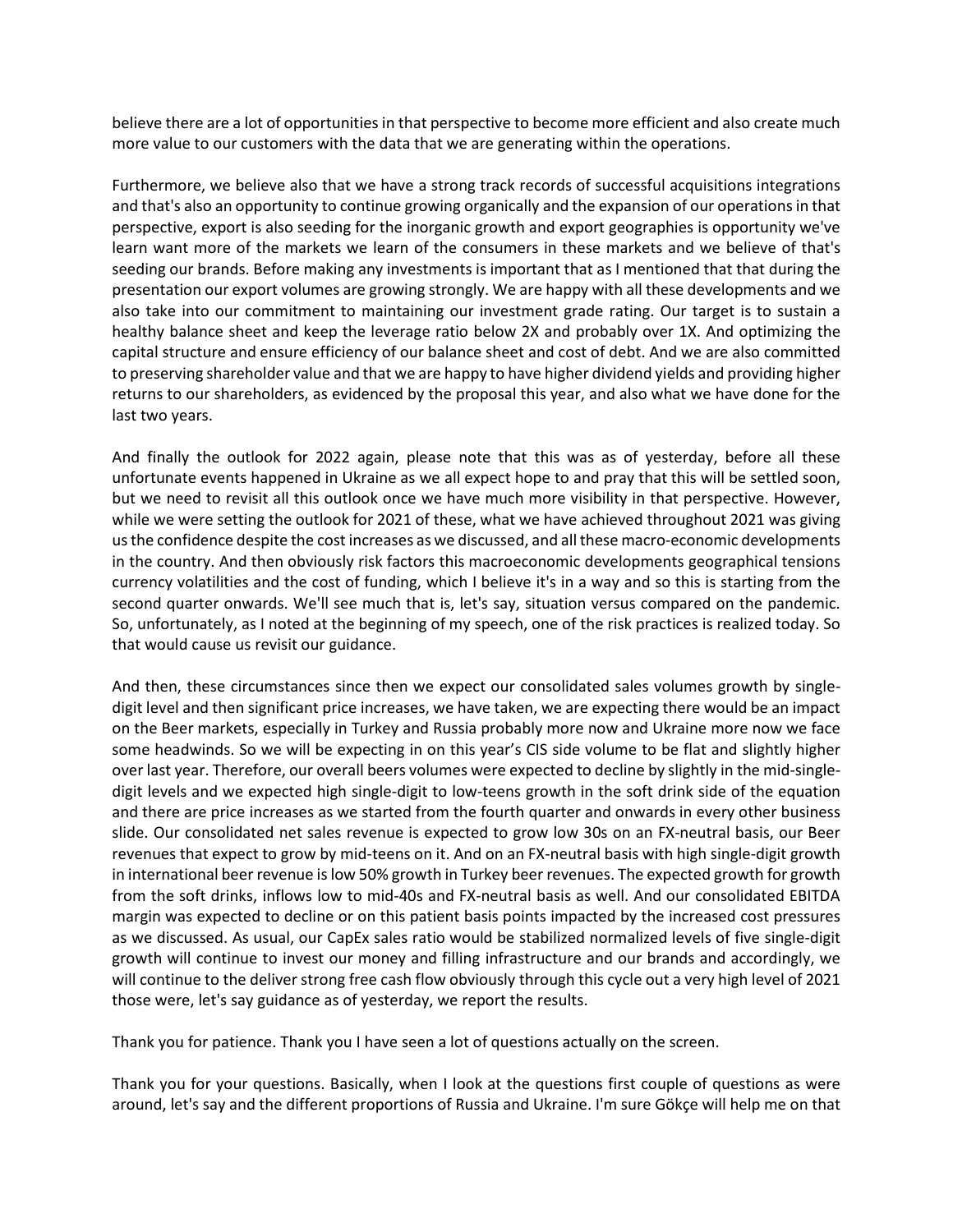perspective and I can comment on some other ones. Gökçe if you don't mind, can you take the lead from there?

#### **Gökçe Yanaşmayan:**

Sure, let me start with the questions then. Actually the first question was about the Beer Group EBITDA breakdown between regions. So I can give a rough guidance on that. If we are talking about Beer EBITDA, about 50-55% comes from Russian and Ukrainian Beer business. Close to 20% comes from Turkey and the rest is coming from CIS. And the second part of the question was about Russia and Ukraine net debt, I can say this was less than USD 100m by the end of last year. The second question again comes with Russia, but this time about revenue % of the Group. Around 30% of Consolidated Anadolu Efes revenues comes from Russia and Ukraine operations. We have a question about COGS per hl increase for the Group and Beer alone. On a constant currency basis, our costs per hl increase around 25% for Beer group and more than 30% for Consolidated for next year to come.

#### **Can Çaka:**

There is a question on price increases in Russia during 2021. Our price increase was higher than inflation throughout 2021, that is ahead of our competitors. Following question was about 2014 performance.

#### **Aslı Demirel:**

Can bey, can you repeat because the line was broken?

#### **Can Çaka:**

Yes, thank you for the question, I understand that you're trying to make an analogy with 2014 similarly events unfortunately happened at that time and sanctions in Russia, but again I mean please let me remind you doubt back in those days. There are a lot of regulatory changes in Russian beer market as well. It is between 2010 and 2016-17 I would say. So it is very difficult to make a judgment, but when it comes to self-sufficiency in production in Russia. I would say the majority of the barley is local, but the packaging producers are local. So, there is not that much of an issue in terms of, I'm sure there are certain chemicals or there are certain for our suppliers to chemicals for the production. I don't know where it is packaging that is or so forth. Now, it might be further let's say dependencies on let's say in quotation. But again, I mean back in Q2 2021, we had the supply chain dependable, but we haven't seen any issues that perspective and probably that wouldn't be which for this year and the team is on the ground looking on hold perspective. And is there any debt or substantial cash sitting on these two and this could you please to this correct me if I'm wrong, but I would say basically no, because they can't I mean there is that, but that's majority is local debt in both countries and cash also distributed as a dividend to our shareholders, to our Dutch entity.

Again question around so what would be the price increase in Russia during 2020. We have taken the price increase at the beginning of the year following fourth quarter increase or so and that's again we believe our pricing in the country will be higher than the inflation throughout the year. We are for the competition; we have seen the competition compliant with our following the price increase that we have taken during the fourth quarter. That's good news for Russia and we have the price increase at the